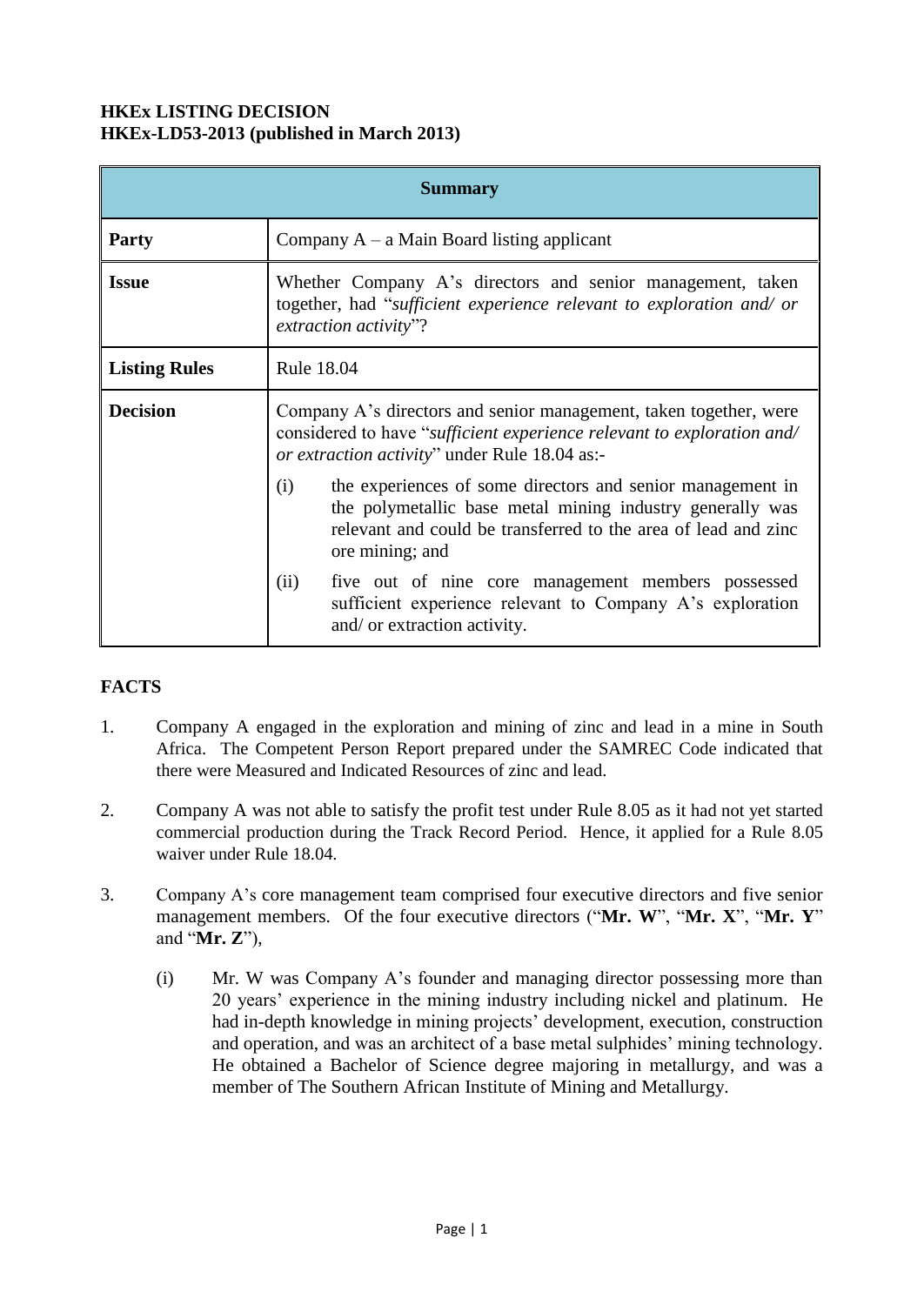- (ii) Mr. X was Company A's chairman. He obtained a Bachelor of Science degree majoring in geology, and was a fellow of The Southern African Institute of Mining and Metallurgy. He had over 30 years practical experience in the production, exploration and technical skills in large scale open pit and underground mining operations, particularly in the fields of asset evaluation, mine project implementation and operational management. In addition, he was experienced in managing the large scale earth moving, blasting and crushing contracts, and the mining operations. Together with Mr. W, he was responsible for the implementation of all geological and mining aspects of the base metal sulphides' mining technology.
- (iii) Mr. Y was Company A's chief executive. He obtained a Bachelor of Science degree majoring in metallurgy, and had more than 20 years' experience in strategic, operational and corporate levels in the minerals and mining industry. Prior to joining the company, he was a director and president of a Toronto Stock Exchange listed company where he was responsible for a number of mining exploration and development projects.
- (iv) Mr. Z had more than 20 years' experience in the minerals and mining industry focusing on accounting, human resources, and social and labour portfolios.
- 4. Of the management team members,
	- (i) two were experienced (17 years and 6 years) in conducting feasibility studies for polymetallic base metal projects including platinum, nickel and copper. They led teams to develop new mines from start-ups, were experienced in the control of financial, technical and operational disciplines, and managed exploration programmes which led to the declaration of the initial inferred resources;
	- (ii) one was experienced (20 years) in selling refined metals and sourcing raw materials (including coal, platinum, gold, coal bed methane, oil and gas, rare earths and base metals); and
	- (iii) two were experienced in corporate finance services including private and public capital raising for project development, and the progression of projects through resource delineation and feasibility study phases.

### **ISSUE**

5. Whether Company A's directors and senior management, taken together, had "*sufficient experience relevant to exploration and/ or extraction activity*" under Rule 18.04?

### **APPLICABLE LISTING RULES**

6. Rule 18.04 states that if a Mineral Company is unable to satisfy the listing eligibility requirements in Rule 8.05, it may still apply to be listed if it can establish to the Exchange's satisfaction that its directors and senior managers, taken together, have sufficient experience relevant to the exploration and/ or extraction activity that the Mineral Company is pursing. Individuals relied on must have a minimum of five years relevant industry experience. Details of the relevant experience must be disclosed in the new applicant's listing document.